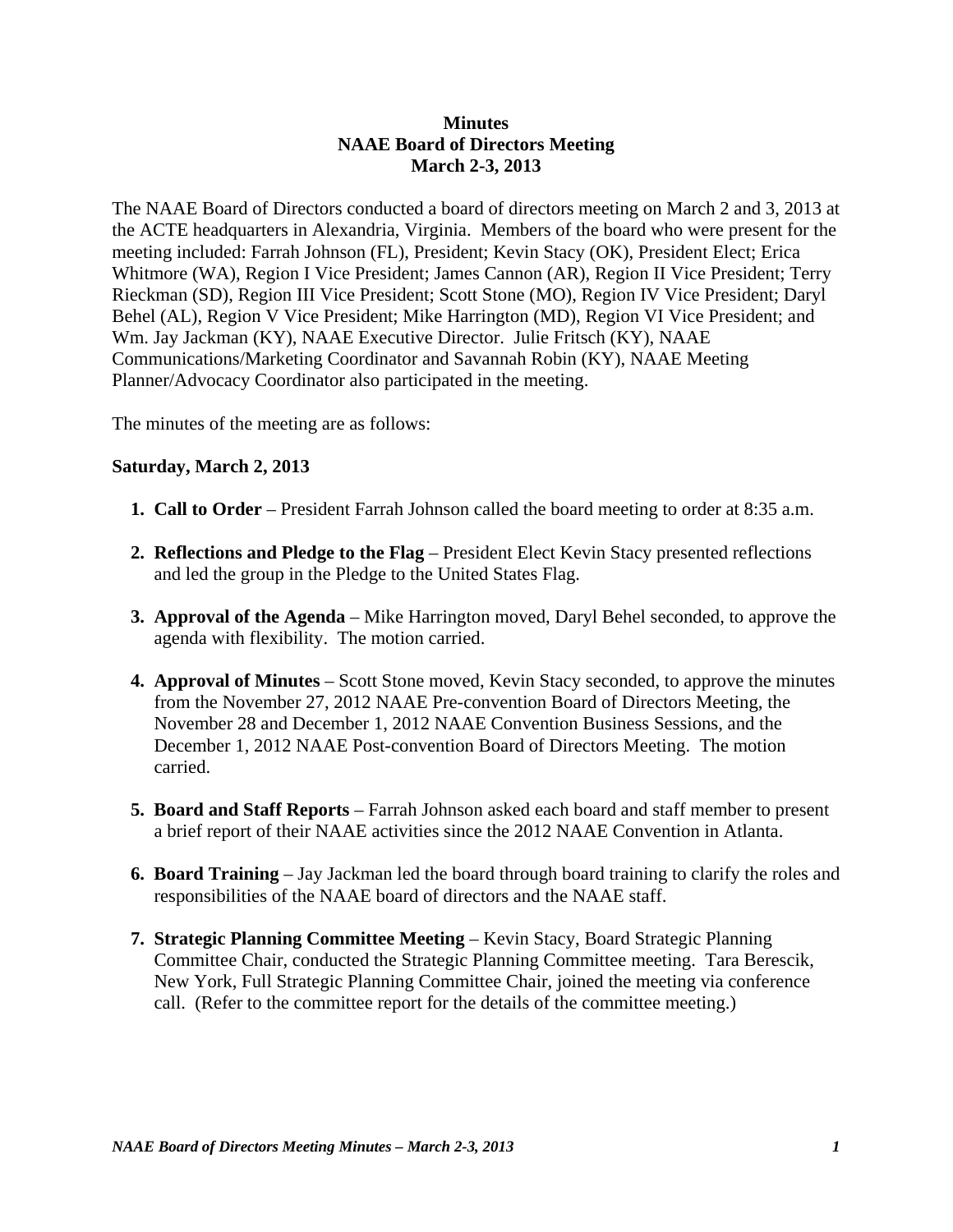- **8. Policy and Bylaws Committee Meeting James Cannon, Board Policy and Bylaws** Committee Chair, conducted the Policy and Bylaws Committee meeting. Christa Williamson, Minnesota, Full Policy and Bylaws Committee Chair, joined the meeting via conference call. (Refer to the committee report for the details of the committee meeting.)
- **9. Comments from the U.S. Department of Education** Dr. Steve Brown, U.S. Department of Education, met with the board and presented brief remarks.
- **10. Marketing Committee Meeting** Mike Harrington, Board Marketing Committee Chair, conducted the Marketing Committee meeting. Joe Linthicum, Maryland, Full Marketing Committee Chair, joined the meeting via conference call. (Refer to the committee report for the details of the committee meeting.)

*President Farrah Johnson recessed the board meeting from 11:45 a.m. - 1:15 p.m. for a lunch break.*

- **11. Member Services Committee Meeting**  Daryl Behel, Board Member Services Committee Chair, conducted the Member Services Committee meeting. Troy Talford, Wisconsin, Full Member Services Committee Chair, joined the meeting via conference call. (Refer to the committee report for the details of the committee meeting.)
- **12. Professional Growth Committee Meeting** Erica Whitmore, Board Professional Growth Committee Chair, conducted the Professional Growth Committee meeting. Sherisa Nailor, Pennsylvania, Full Professional Growth Committee Chair, joined the meeting via conference call. (Refer to the committee report for the details of the committee meeting.)
- **13. Public Policy Committee Meeting** Terry Rieckman, Board Public Policy Committee Chair, conducted the Public Policy Committee meeting. Teresa Lindberg, Virginia, Maryland, Full Public Policy Committee Chair, joined the meeting via conference call. (Refer to the committee report for the details of the committee meeting.)
- **14. Finance Committee Meeting**  Scott Stone, Board Finance Committee Chair, conducted the Finance Committee meeting. Bethany Knowlton, Connecticut, Full Finance Committee Chair, joined the meeting via conference call. (Refer to the committee report for the details of the committee meeting.)
- **15. Board Training** Jay Jackman finished the board training session with the NAAE board of directors and the NAAE staff.

*President Farrah Johnson recessed the board meeting for the day at 4:10 p.m. The early recess allowed time for board committee chairs to prepare committee reports to be delivered the following day.*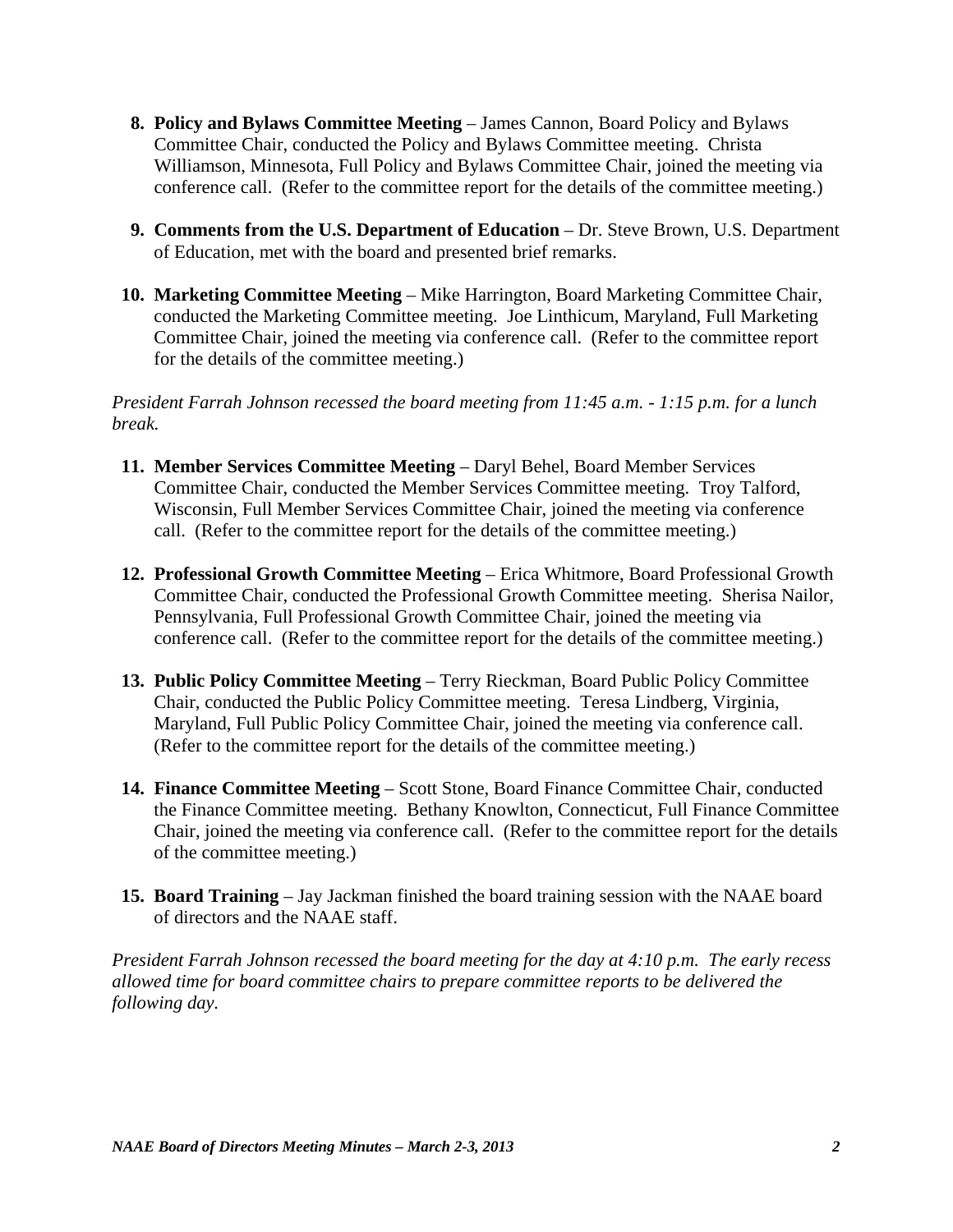## **Sunday, March 3, 2013**

*President Farrah Johnson called the board meeting back to order at 8:45 a.m.* 

**16. Communications/Marketing Update** – Julie Fritsch presented the communications/marketing update, which included a discussion of a new NAAE website.

Erica Whitmore moved, Daryl Behel seconded, to move forward with developing a new NAAE website and to take the funds needed for the project from NAAE's reserve. The motion carried.

- **17. Curriculum for Agricultural Science Education (CASE) Update** Jay Jackman presented the CASE report, which included an update on course development and CASE Institutes planned for summer 2013.
- **18. 2013 NAAE Regional Meetings** Savannah Robin presented a report on the materials that will be provided by the NAAE office for the regional meetings.
- **19. National FFA Alumni Council Report** Bonnie Kegler, the NAAE representative to the National FFA Alumni Council, presented an update to the NAAE board via conference call.
- **20. 2013 NAAE Regional Meetings** The board participation for the 2013 NAAE Regional Meetings will be as follows:

 President Farrah Johnson – Regions I, III, and V President Elect Kevin Stacy – Regions II, IV, and VI

- **21. 2013 NAAE Award Application Review Process** By general consensus, the NAAE board agreed to conduct the evaluation of the award applications with electronic files, rather than hard copies of the award applications.
- **22. 2013 NAAE Convention Planning** Savannah Robin and Jay Jackman led the board discussion of the evaluation of the 2012 NAAE Convention in Atlanta and the planning for the 2013 NAAE Convention in Las Vegas. For 2013, it was agreed that we will ask John Deere to move their financial support to a Wednesday luncheon to recognize the John Deere Outstanding Young Members (and other program items) rather than a Wednesday afternoon reception.
- **23. National Teach Ag Campaign Update** Julie Fritsch presented the update on the National Teach Ag Campaign, including information on activities planned for the fourth annual National Teach Ag Day, September 28, 2013, with a live streaming event broadcast from North Carolina State A&T University.

*President Farrah Johnson recessed the board meeting from 11:48 a.m. - 1:10 p.m. for a lunch break.*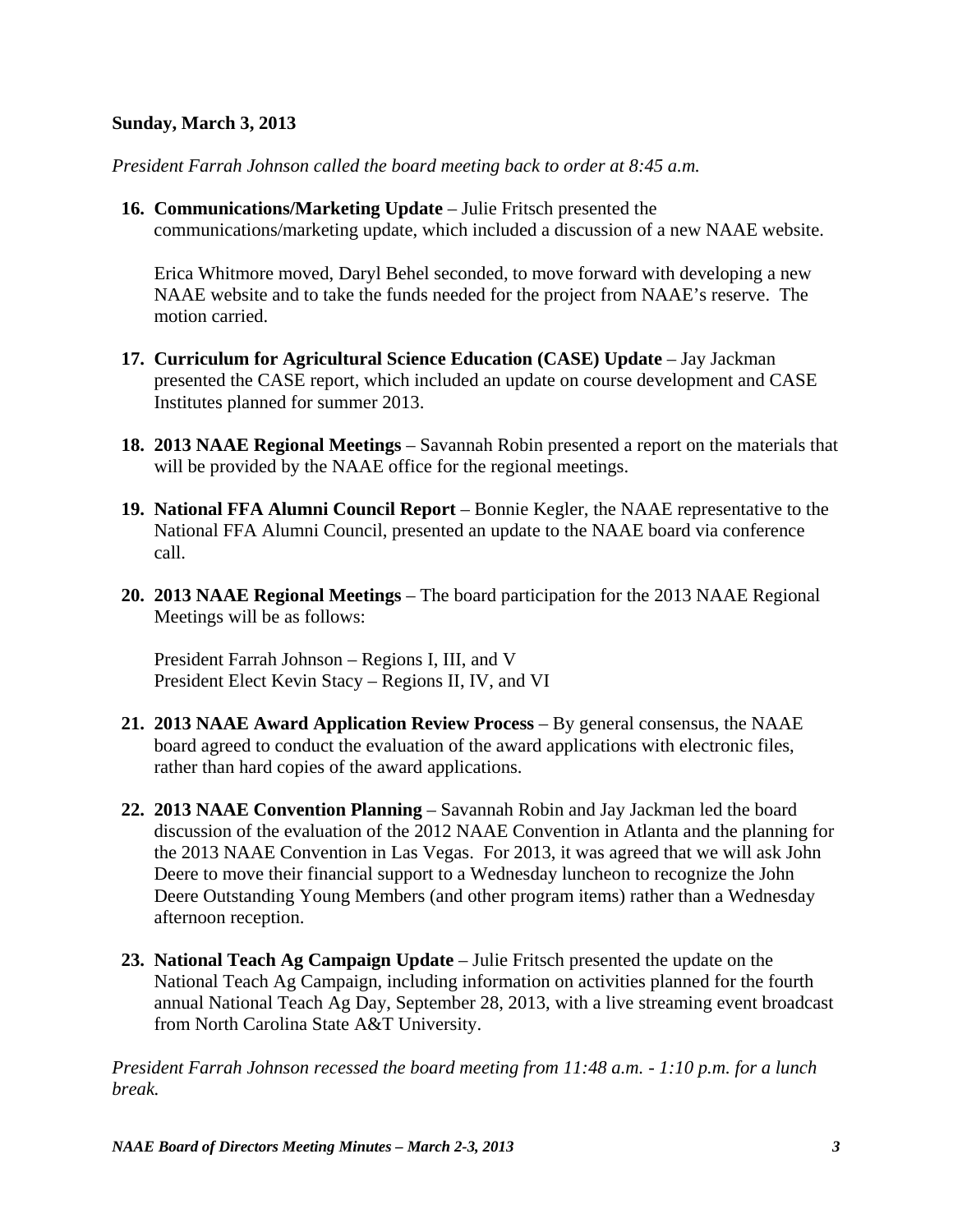**24. Executive Session** – The board went into executive session from 1:10 – 2:35 p.m. for the executive director's performance evaluation. The board took three specific actions during the executive session, as follows:

Erica Whitmore moved, Mike Harrington seconded, to offer to renew the executive director's employment contract for the year beginning July 1, 2013, add \$1,500 to the executive director's base salary, and to remove the vehicle insurance benefit from the executive director's employment contract. The motion carried.

Erica Whitmore moved, Mike Harrington seconded, to increase the base salary of the executive director by 1.5 percent for the 2013-14 contract year. The motion carried.

Kevin Stacy moved, Mike Harrington seconded, to increase staff salaries, other than the executive director, by 3 percent beginning July 1, 2013. The motion carried.

- **25. National Council for Agricultural Education Update** Ken Couture presented a report from The Council, which included a discussion of: 1) the 2013 National Ag Ed Summit that focused on teacher recruitment and retention; 2) the 2014 National Ag Ed Summit that will focus on Supervised Agricultural Experience (SAE); 3) the update of the 3-component ag ed model; and 4) the Council's new strategic plan.
- **26. National FFA Foundation Board of Trustees Update** Ray Nash, one of the NAAE representatives to the National FFA Foundation Board of Trustees, presented, via conference call, an update on the process for selecting and hiring the new National FFA Foundation executive director.
- **27. Finance Committee Report**  Scott Stone presented the Finance Committee report. Scott Stone moved, Mike Harrington seconded, to adopt the Finance committee report. The motion carried.
- **28. April 2013 Board Conference Call** The NAAE board will hold a conference call meeting on April 1, 2013, at 3:00 p.m. Eastern time, to review and approve the 2013-14 NAAE budget.
- **29. Summer 2013 NAAE Board Meeting** The summer NAAE board meeting will be held in Green Bay, Wisconsin in conjunction with the National FFA Alumni State Leaders Conference. The board will meet the afternoon of July 17, all day July 18, and the morning of July 19. Board members may choose to travel to Green Bay earlier and depart Green Bay later to participate more in the National FFA Alumni State Leaders Conference. Savannah Robin will coordinate travel arrangements.
- **30. Policy and Bylaws Committee Report**  James Cannon presented the Policy and Bylaws Committee report. James Cannon moved, Mike Harrington seconded, to adopt the Policy and Bylaws committee report. The motion carried.